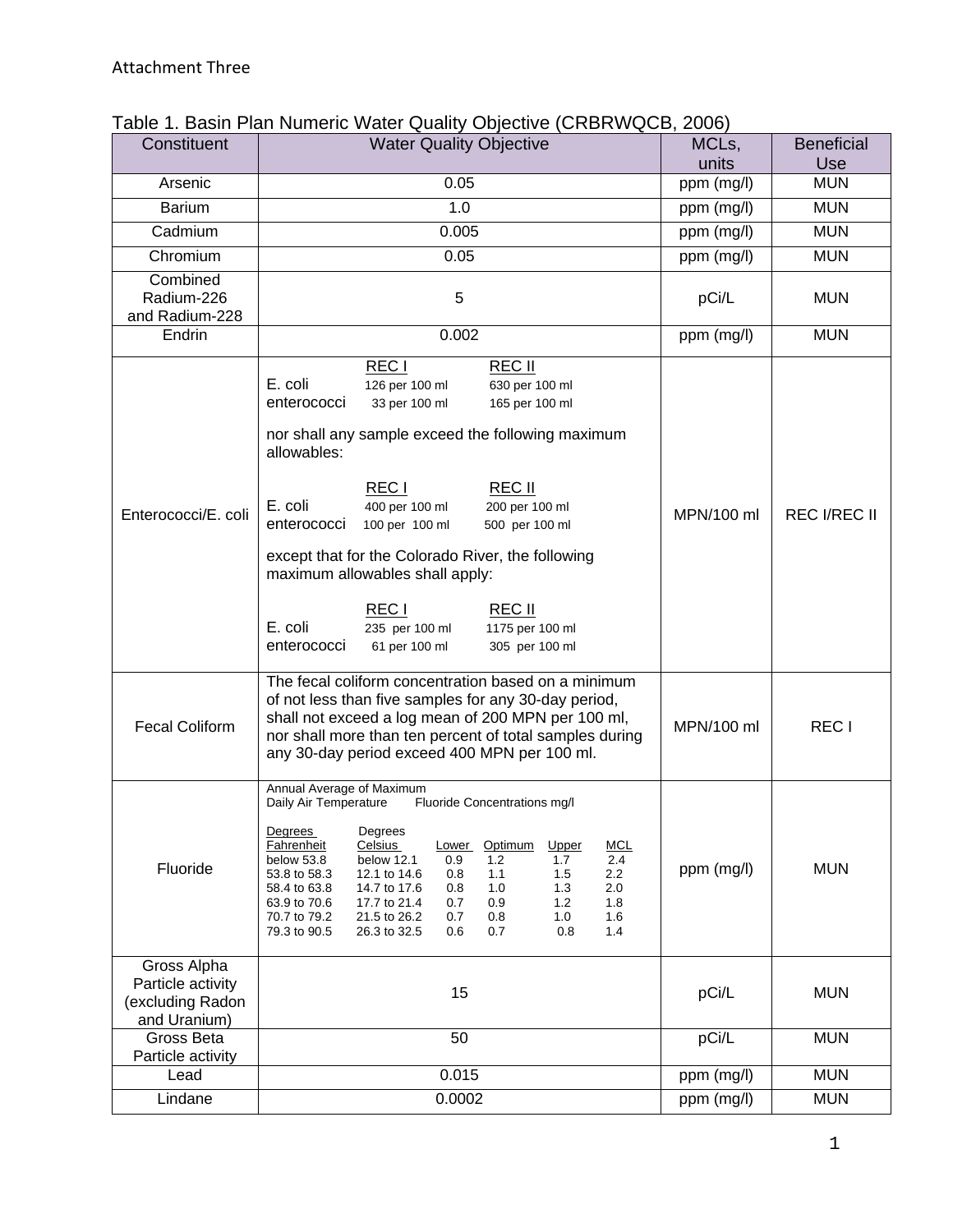| Constituent                                   | <b>Water Quality Objective</b>                                                                                                                                                                                                                                                                                                                                                                                                     | MCLs,<br>units | <b>Beneficial</b><br>Use  |
|-----------------------------------------------|------------------------------------------------------------------------------------------------------------------------------------------------------------------------------------------------------------------------------------------------------------------------------------------------------------------------------------------------------------------------------------------------------------------------------------|----------------|---------------------------|
| Mercury                                       | 0.002                                                                                                                                                                                                                                                                                                                                                                                                                              | ppm (mg/l)     | <b>MUN</b>                |
| Methoxychlor                                  | 0.03                                                                                                                                                                                                                                                                                                                                                                                                                               | ppm (mg/l)     | <b>MUN</b>                |
| Nitrate (as                                   |                                                                                                                                                                                                                                                                                                                                                                                                                                    |                |                           |
| Nitrogen)                                     | 10.0                                                                                                                                                                                                                                                                                                                                                                                                                               | ppm (mg/l)     | <b>MUN</b>                |
| Oxygen<br>(Dissolved)                         | The dissolved oxygen concentration shall not be<br>reduced below the following minimum levels at any<br>time:<br>Waters designated:<br>WARM and COLD8.0                                                                                                                                                                                                                                                                            | ppm (mg/l)     | <b>WARM/COLD</b>          |
| рH                                            | $6.0 - 9.0$                                                                                                                                                                                                                                                                                                                                                                                                                        |                | <b>WARM/COLD</b>          |
| Salinity                                      | The flow-weighted average annual numeric criteria for<br>salinity (total dissolved solids) were established at three<br>locations on the lower Colorado River:<br>Salinity in mg/l<br>Below Hoover Dam, AZ-NV 723<br>Below Parker Dam, AZ-CA747                                                                                                                                                                                    | ppm (mg/l)     | AQUA/COLD/<br>WARM/WILD   |
|                                               | 0.05                                                                                                                                                                                                                                                                                                                                                                                                                               | ppm (mg/l)     | <b>MUN</b>                |
| Selenium                                      | The following objectives apply to all surface waters that<br>are tributaries to the Salton Sea:<br>1. A four day average value of selenium shall not<br>exceed .005 mg/L;<br>2. A one hour average value of selenium shall not<br>exceed .02 mg/L.                                                                                                                                                                                 | ppm (mg/l)     | AQUA/WARM/<br><b>WILD</b> |
| Silver                                        | 0.10                                                                                                                                                                                                                                                                                                                                                                                                                               | ppm (mg/l)     | <b>MUN</b>                |
| Strontium-90                                  | 8                                                                                                                                                                                                                                                                                                                                                                                                                                  | pCi/L          | <b>MUN</b>                |
| <b>TDS (Total</b><br><b>Dissolved Solids)</b> | Any discharge, excepting discharges from agricultural<br>sources, shall not cause concentration of total dissolved<br>solids (TDS) in surface waters to exceed the following<br>limits<br>TDS (mg/L)<br>Annual Ave.<br>Maximum<br>New River<br>4000<br>4500<br>Alamo River<br>4000<br>4500<br>4000<br><b>Imperial Valley Drains</b><br>4500<br>Coachella Valley Drains<br>2000<br>2500<br>Palo Verde Valley Drains<br>2000<br>2500 | ppm (mg/l)     | FRSH/WARM                 |
| Toxaphene                                     | 0.003                                                                                                                                                                                                                                                                                                                                                                                                                              | ppm (mg/l)     | <b>MUN</b>                |
| Tritium                                       | 20000                                                                                                                                                                                                                                                                                                                                                                                                                              | pCi/L          | <b>MUN</b>                |
| Uranium                                       | 20                                                                                                                                                                                                                                                                                                                                                                                                                                 | pCi/L          | <b>MUN</b>                |
| $2,4-D$                                       | 0.07                                                                                                                                                                                                                                                                                                                                                                                                                               | ppm (mg/l)     | <b>MUN</b>                |
| 2,4,5-TP Silvex                               | 0.05                                                                                                                                                                                                                                                                                                                                                                                                                               | ppm (mg/l)     | <b>MUN</b>                |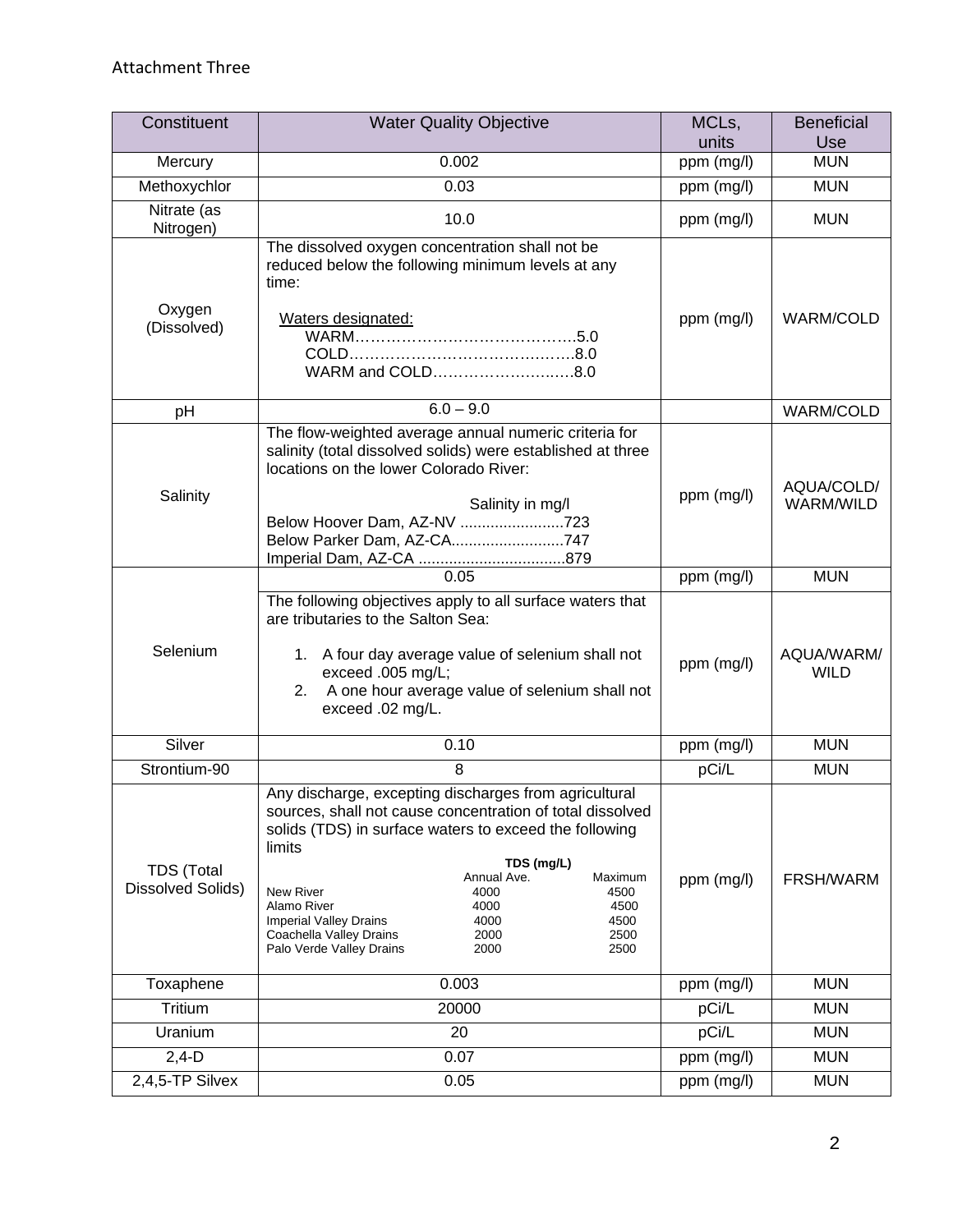## Table 2. California Toxics Rule (CTR) criteria (USEPA, 2000)

| AQUA, COLD, COMM, FRSH, MUN, RARE, SAL, WARM, WILD<br><b>Associated Beneficial Uses</b> |                              |                                |                                         |                                                  |                               |                               |
|-----------------------------------------------------------------------------------------|------------------------------|--------------------------------|-----------------------------------------|--------------------------------------------------|-------------------------------|-------------------------------|
| <b>Constituent</b>                                                                      | freshwater<br>acute<br>(CMC) | freshwater<br>chronic<br>(CCC) | Human<br>Health,<br>(organisms<br>only) | Human<br><b>Health</b><br>(Water &<br>organisms) | Saltwater<br>chronic<br>(CMC) | Saltwater<br>chronic<br>(CCC) |
|                                                                                         |                              |                                | $ppb$ ( $\mu$ g/l)                      |                                                  |                               |                               |
| Acenapthene                                                                             |                              |                                | 2,700                                   | 1,200                                            |                               |                               |
| Acrolein                                                                                |                              |                                | 780                                     | 320                                              |                               |                               |
| Acrylonitrile                                                                           |                              |                                | 0.66                                    | 0.059                                            |                               |                               |
| Aldrin                                                                                  | 3                            |                                | 0.00014                                 | 0.00013                                          | 1.3                           |                               |
| Aluminum                                                                                |                              |                                |                                         |                                                  |                               |                               |
| Ammonia (as Nitrogen)                                                                   |                              |                                |                                         |                                                  |                               |                               |
| Anthracene                                                                              |                              |                                | 110,000                                 | 9,600                                            |                               |                               |
| Anthrazene                                                                              |                              |                                |                                         |                                                  |                               |                               |
| Antimony                                                                                |                              |                                | 4,300                                   | 14                                               |                               |                               |
| Arsenic                                                                                 | 340                          | 150                            |                                         |                                                  |                               |                               |
| Asbestos                                                                                |                              |                                |                                         | 7,000,000<br>fibers/L                            |                               |                               |
| <b>Benzene</b>                                                                          |                              |                                | 71                                      | 1.2                                              |                               |                               |
| <b>Benzidine</b>                                                                        |                              |                                | 0.00054                                 | 0.00012                                          |                               |                               |
| Benzo[a]Anthracene                                                                      |                              |                                | 0.049                                   | 0.0044                                           |                               |                               |
| Benzo[a]Pyrene                                                                          |                              |                                | 0.049                                   | 0.0044                                           |                               |                               |
| Benzo(ghi)Perylene                                                                      |                              |                                |                                         |                                                  |                               |                               |
| Benzo[b]Fluorathene                                                                     |                              |                                | 0.049                                   | 0.0044                                           |                               |                               |
| Benzo[k]Fluorathene                                                                     |                              |                                | 0.049                                   | 0.0044                                           |                               |                               |
| alpha-BHC                                                                               |                              |                                | 0.013                                   | 0.0039                                           |                               |                               |
| beta-BHC                                                                                |                              |                                | 0.046                                   | 0.014                                            |                               |                               |
| gamma-BHC (Lindane)                                                                     | 0.95                         |                                | 0.063                                   | 0.019                                            | 0.16                          |                               |
| delta-BHC                                                                               |                              |                                |                                         |                                                  |                               |                               |
| Bis(2-Chloroethy)Ether                                                                  |                              |                                | 1.4                                     | 0.031                                            |                               |                               |
| $Bis(2-$<br>Chloroisopropyl)Ether                                                       |                              |                                | 170,000                                 | 1,400                                            |                               |                               |
| $Bis(2-$<br>Ethylhexyl) Phthalate                                                       |                              |                                | 5.9                                     | 1.8                                              |                               |                               |
| <b>Bromoform</b>                                                                        |                              |                                | 360                                     | 4.3                                              |                               |                               |
| Bromodichloromethane                                                                    |                              |                                | 46                                      | 0.56                                             |                               |                               |
| <b>Butylbenzyl Phthalate</b>                                                            |                              |                                | 5,200                                   | 3,000                                            |                               |                               |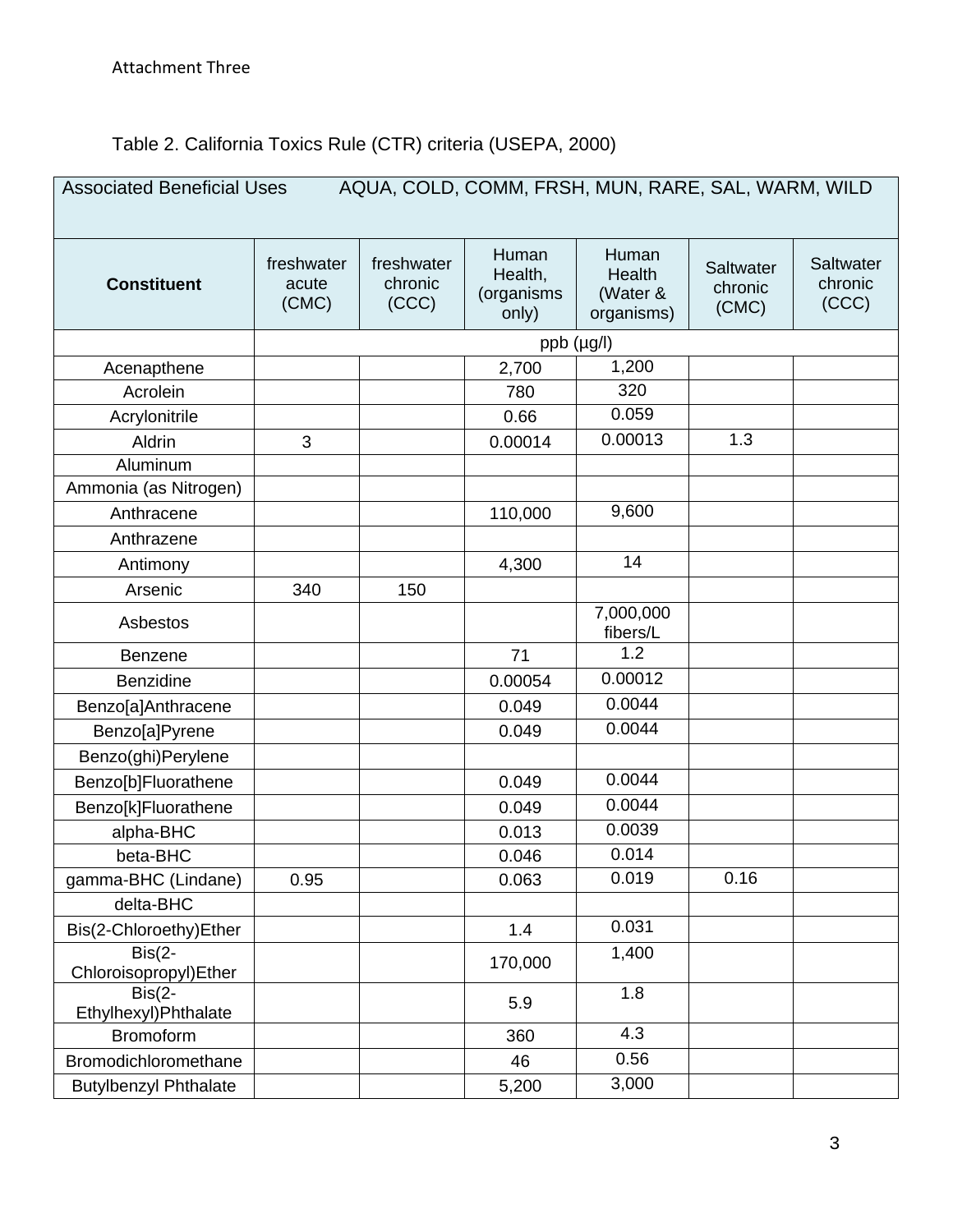| <b>Constituent</b>                   | freshwater<br>acute<br>(CMC) | freshwater<br>chronic<br>(CCC) | Human<br>Health,<br>(organisms<br>only) | Human<br>Health<br>(Water &<br>organisms) | Saltwater<br>chronic<br>(CMC) | <b>Saltwater</b><br>chronic<br>(CCC) |
|--------------------------------------|------------------------------|--------------------------------|-----------------------------------------|-------------------------------------------|-------------------------------|--------------------------------------|
|                                      |                              |                                | ppb (µg/l)                              |                                           |                               |                                      |
| Cadmium                              |                              | Hardness dependent             |                                         |                                           | 42                            | 9.3                                  |
| Carbofuran                           |                              |                                |                                         |                                           |                               |                                      |
| Carbon Tetrachloride                 |                              |                                | 4.4                                     | 0.25                                      |                               |                                      |
| Chlorbenside                         |                              |                                |                                         |                                           |                               |                                      |
| Chlordane                            | 2.4                          | 0.0043                         | 0.00059                                 | 0.00057                                   | 0.09                          | 0.004                                |
| Chlordane (total)                    |                              |                                |                                         |                                           |                               |                                      |
| Chloride                             |                              |                                |                                         |                                           |                               |                                      |
| <b>Chlorine Total Residual</b>       |                              |                                |                                         |                                           |                               |                                      |
| Chlorobenzene                        |                              |                                | 21,000                                  | 580                                       |                               |                                      |
| Chlorodibromomethane                 |                              |                                | 34                                      | 0.401                                     |                               |                                      |
| Chloroethane                         |                              |                                |                                         |                                           |                               |                                      |
| Chloroform                           |                              |                                |                                         |                                           |                               |                                      |
| 2-Chloroethylvinyl Ether             |                              |                                |                                         |                                           |                               |                                      |
| 2-Chloronaphthalene                  |                              |                                | 4,300                                   | 1.700                                     |                               |                                      |
| 2-Chlorophenol                       |                              |                                | 400                                     | 120                                       |                               |                                      |
| 4-Chlorophenyl Phenyl<br>Ether       |                              |                                |                                         |                                           |                               |                                      |
| Chlorpyrifos (4-day<br>average)      |                              |                                |                                         |                                           |                               |                                      |
| Chlorpyrifos (1-hour day<br>average) |                              |                                |                                         |                                           |                               |                                      |
| Chromium (total)                     |                              |                                |                                         |                                           |                               |                                      |
| Chromium III                         |                              | Hardness dependent             |                                         |                                           |                               |                                      |
| Chromium (6+)                        | 16                           | 11                             |                                         |                                           | 1100                          | 50                                   |
| Chrysene                             |                              |                                | 0.049                                   | 0.0044                                    |                               |                                      |
| Color                                |                              |                                |                                         |                                           |                               |                                      |
| Copper                               |                              | Hardness dependent             |                                         | 1300                                      | 4.8                           | 3.1                                  |
| Cyanide                              | 22                           | 5.2                            | 220,000                                 | 700                                       |                               |                                      |
| 4,4'-DDD                             |                              |                                | 0.00084                                 | 0.00083                                   |                               |                                      |
| DDD (sum)                            |                              |                                |                                         |                                           |                               |                                      |
| 4,4'-DDE                             |                              |                                | 0.00059                                 | 0.00059                                   |                               |                                      |
| DDE (sum)                            |                              |                                |                                         |                                           |                               |                                      |
| $4,4'-DDT$                           | $1.1$                        | 0.001                          | 0.00059                                 | 0.00059                                   |                               |                                      |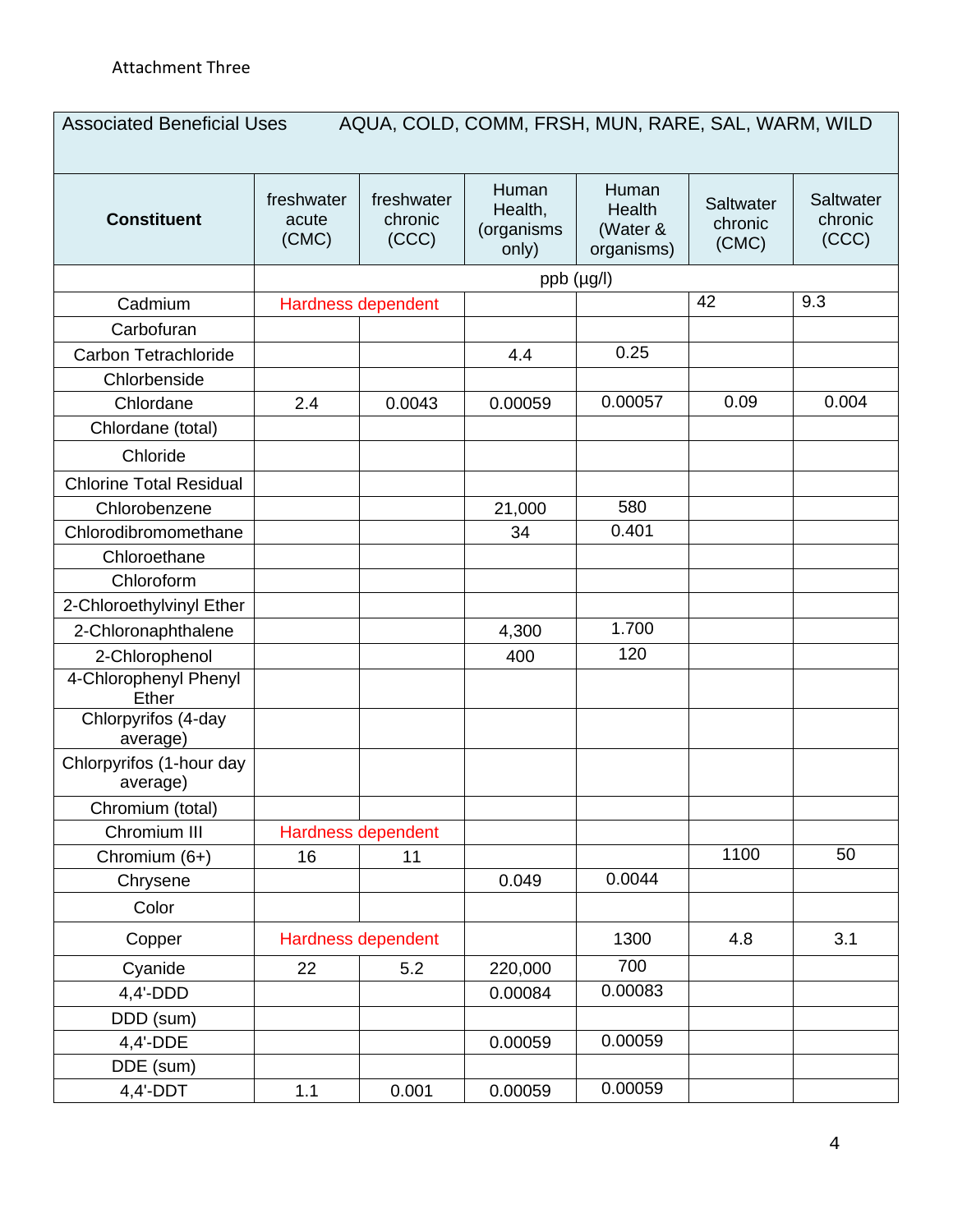| <b>Constituent</b>           | freshwater<br>acute<br>(CMC) | freshwater<br>chronic<br>(CCC) | Human<br>Health,<br>(organisms<br>only) | Human<br>Health<br>(Water &<br>organisms) | Saltwater<br>chronic<br>(CMC) | <b>Saltwater</b><br>chronic<br>(CCC) |
|------------------------------|------------------------------|--------------------------------|-----------------------------------------|-------------------------------------------|-------------------------------|--------------------------------------|
|                              |                              |                                | ppb (µg/l)                              |                                           |                               |                                      |
| DDT (sum)                    |                              |                                |                                         |                                           |                               |                                      |
| DDTs (total)                 |                              |                                |                                         |                                           |                               |                                      |
| Diazinon (4-day              |                              |                                |                                         |                                           |                               |                                      |
| average)                     |                              |                                |                                         |                                           |                               |                                      |
| Diazinon (1-hour<br>average) |                              |                                |                                         |                                           |                               |                                      |
| 1,2-Dichlorobenzene          |                              |                                | 17,000                                  | 2,700                                     |                               |                                      |
| 1,3-Dichlorobenzene          |                              |                                | 2,600                                   | 400                                       |                               |                                      |
| 1,4-Dichlorobenzene          |                              |                                | 2,600                                   | 400                                       |                               |                                      |
| 3,3'-Dichlorobenzidene       |                              |                                | 0.077                                   | 0.04                                      |                               |                                      |
| 1,1-Dichloroethane           |                              |                                |                                         |                                           |                               |                                      |
| 1,2-Dichloroethane           |                              |                                | 99                                      | 0.38                                      |                               |                                      |
| 1,1-Dichloroethylene         |                              |                                | 3.2                                     | 0.057                                     |                               |                                      |
| Dichloromethane              |                              |                                |                                         |                                           |                               |                                      |
| 2,4-Dichlorophenol           |                              |                                | 790                                     | 93                                        |                               |                                      |
| 1,2-Dichloropropane          |                              |                                | 39                                      | 0.52                                      |                               |                                      |
| 1,3-Dichloropropylene        |                              |                                | 1,700                                   | 10                                        |                               |                                      |
| 1,3-Dichloropropene          |                              |                                |                                         |                                           |                               |                                      |
| <b>Dieldrin</b>              | 0.24                         | 0.056                          | 0.00014                                 | 0.00014                                   | 0.71                          | 0.0019                               |
| Diethyl Phthalate            |                              |                                | 120,000                                 | 23,000                                    |                               |                                      |
| Dimethyl Phthalate           |                              |                                | 2,900,000                               | 313,000                                   |                               |                                      |
| 2,4-Dimethylphenol           |                              |                                | 2,300                                   | 540                                       |                               |                                      |
| Di-n-Butyl-Phthalate         |                              |                                | 12,000                                  | 2,700                                     |                               |                                      |
| 4,6-dinitro-2-               |                              |                                |                                         |                                           |                               |                                      |
| methylphenol                 |                              |                                |                                         |                                           |                               |                                      |
| 2.4-Dinitrophenol            |                              |                                | 14,000                                  | 70                                        |                               |                                      |
| 2,4-Dinitrotoluene           |                              |                                | 9.1                                     | 0.11                                      |                               |                                      |
| 1,2-Diphenylhydrazine        |                              |                                | 0.54                                    | 0.40                                      |                               |                                      |
| Diquat                       |                              |                                |                                         |                                           |                               |                                      |
| <b>Disulfoton</b>            |                              |                                |                                         |                                           |                               |                                      |
| Endosulfan I (alpha)         | 0.22                         | 0.056                          | 240                                     | 110                                       | 0.034                         | 0.0087                               |
| Endosulfan II (beta)         | 0.22                         | 0.056                          | 240                                     | 110                                       | 0.034                         | 0.0087                               |
| <b>Endosulfan Sulfate</b>    |                              |                                | 240                                     | 110                                       |                               |                                      |
| Endothall                    |                              |                                |                                         |                                           |                               |                                      |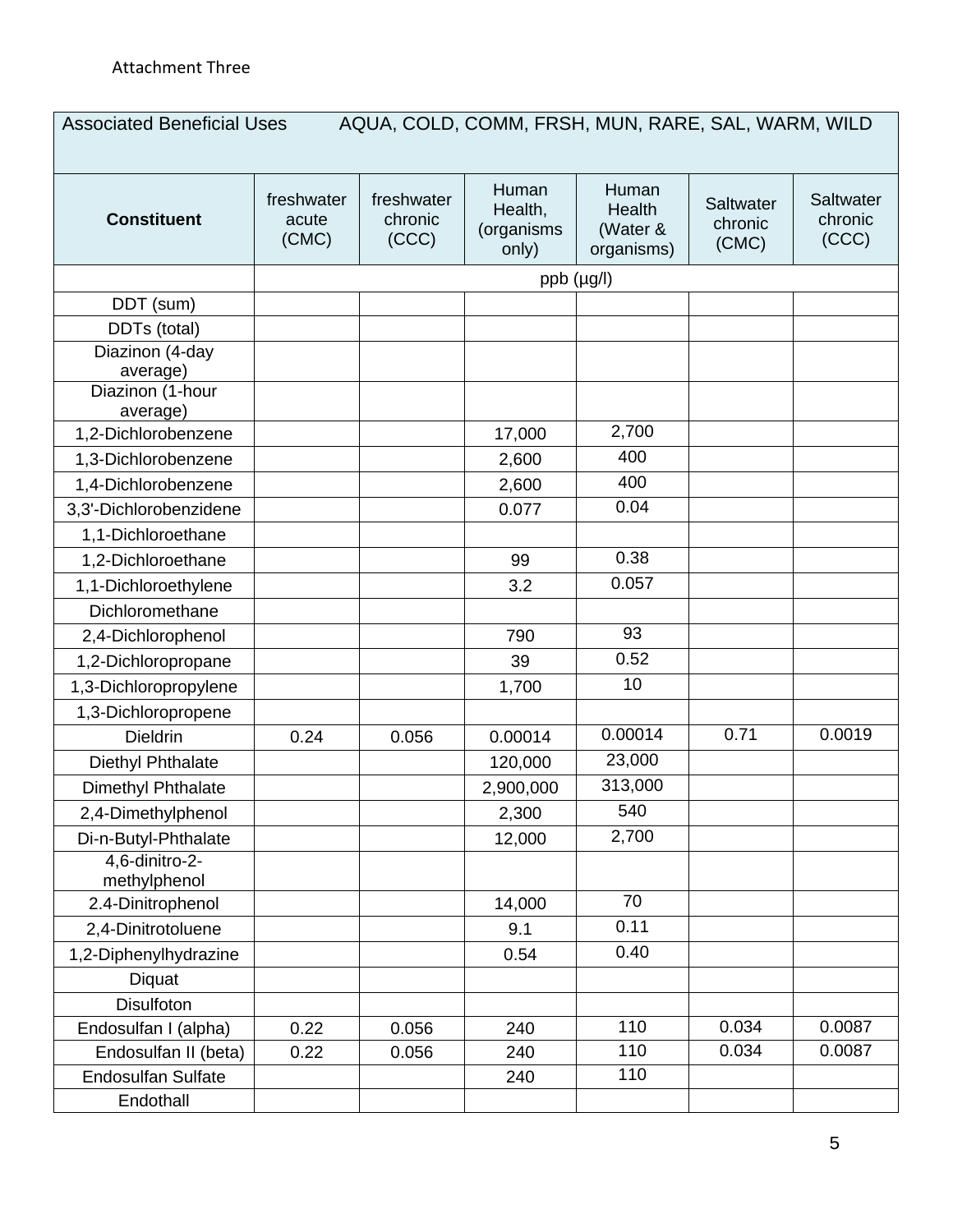| <b>Constituent</b>                      | freshwater<br>acute<br>(CMC) | freshwater<br>chronic<br>(CCC) | Human<br>Health,<br>(organisms<br>only) | Human<br>Health<br>(Water &<br>organisms) | Saltwater<br>chronic<br>(CMC) | Saltwater<br>chronic<br>(CCC) |
|-----------------------------------------|------------------------------|--------------------------------|-----------------------------------------|-------------------------------------------|-------------------------------|-------------------------------|
|                                         |                              |                                | ppb (µg/l)                              |                                           |                               |                               |
| Endrin                                  | 0.086                        | 0.036                          | 0.81                                    | 0.76                                      | 0.037                         | 0.0023                        |
| Endrin Aldehyde                         |                              |                                | 0.81                                    | 0.76                                      |                               |                               |
| Ethion                                  |                              |                                |                                         |                                           |                               |                               |
| Ethylbenzene                            |                              |                                | 29,000                                  | 3,100                                     |                               |                               |
| Ethylene Dibromide                      |                              |                                |                                         |                                           |                               |                               |
| Fluoranthene                            |                              |                                | 370                                     | 300                                       |                               |                               |
| Fluorene                                |                              |                                | 14,000                                  | 1,300                                     |                               |                               |
| Heptachlor                              | 0.52                         | 0.0038                         | 0.00021                                 | 0.00021                                   | 0.053                         | 0.0036                        |
| Heptachlor epoxide                      | 0.52                         | 0.0038                         | 0.00011                                 | 0.00010                                   | 0.053                         | 0.0036                        |
| Hexachlorobenzene                       |                              |                                | 0.00077                                 | 0.00075                                   |                               |                               |
| Hexachlorobutadiene                     |                              |                                | 50                                      | 0.44                                      |                               |                               |
| hexachlorocyclopentadi<br>ene           |                              |                                | 17,000                                  | 240                                       |                               |                               |
| Hexachloroethane                        |                              |                                | 8.9                                     | 1.9                                       |                               |                               |
| $Indeno(1,2,3-cd)$<br>Pyrene            |                              |                                | 0.049                                   | 0.0044                                    |                               |                               |
| Iron                                    |                              |                                |                                         |                                           |                               |                               |
| Isophorone                              |                              |                                | 600                                     | 8.4                                       |                               |                               |
| Lead                                    |                              | Hardness dependent             |                                         |                                           | 210                           | 8.1                           |
| Manganese                               |                              |                                |                                         |                                           |                               |                               |
| MBAS (foaming agent)                    |                              |                                |                                         |                                           |                               |                               |
| Mercury                                 |                              |                                | 0.051                                   | 0.050                                     |                               |                               |
| Methoxychlor                            |                              |                                |                                         |                                           |                               |                               |
| <b>Methyl Bromide</b>                   |                              |                                | 4,000                                   | 48                                        |                               |                               |
| 2-Methyl-4,6-<br>Dinitrophenol          |                              |                                | 765                                     | 13.4                                      |                               |                               |
| <b>Methyl Chloride</b>                  |                              |                                |                                         |                                           |                               |                               |
| Methylene Chloride<br>(dichloromethane) |                              |                                | 1,600                                   | 4.7                                       |                               |                               |
| <b>Nickel</b>                           |                              | Hardness dependent             | 4,600                                   | 610                                       | 74                            | 8.2                           |
| Nitrate $(NO3)$                         |                              |                                |                                         |                                           |                               |                               |
| Nitrate + Nitrite                       |                              |                                |                                         |                                           |                               |                               |
| <b>Nitrite</b>                          |                              |                                |                                         |                                           |                               |                               |
| Nitrobenzene                            |                              |                                | 1,900                                   | 17                                        |                               |                               |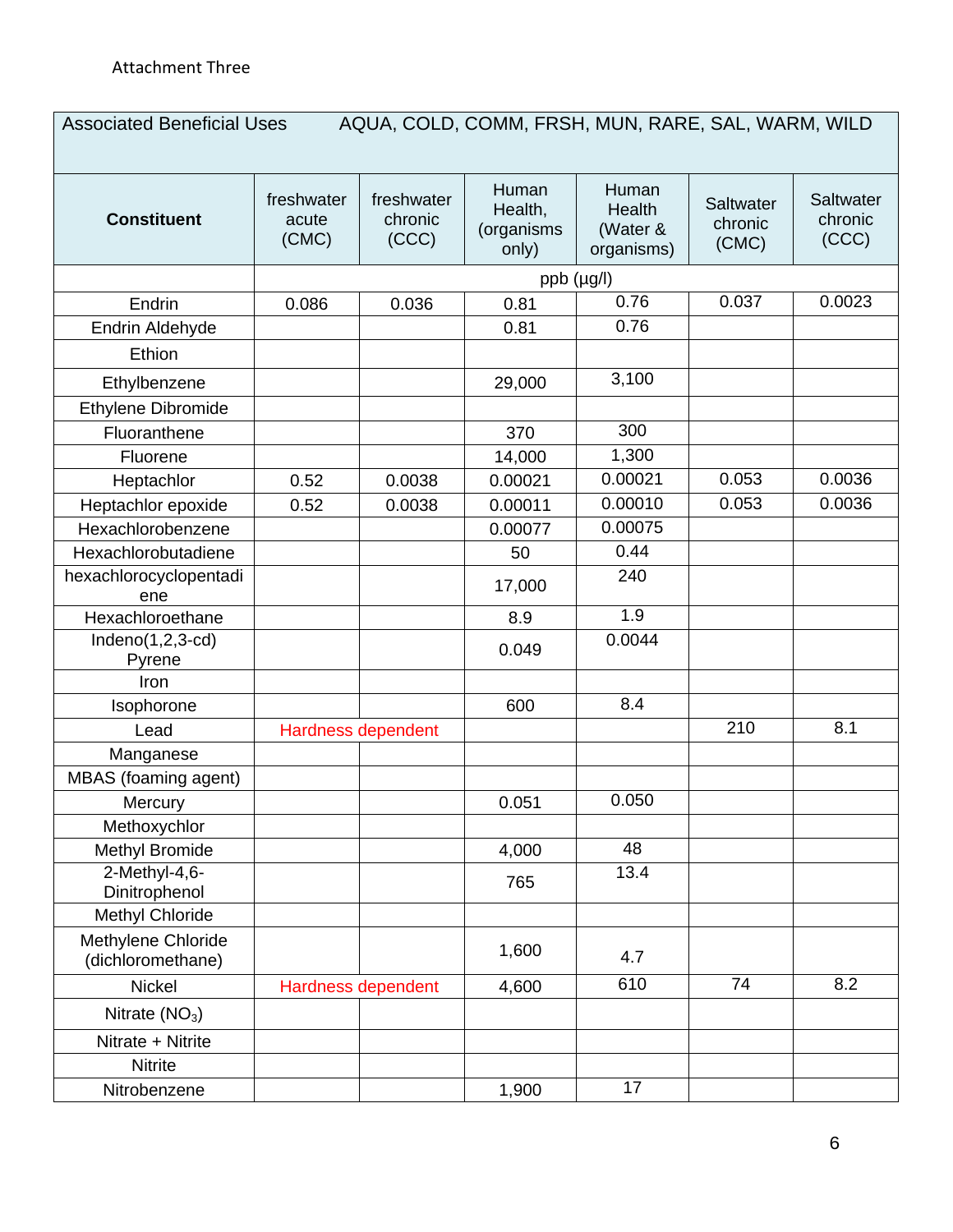| <b>Constituent</b>                             | freshwater<br>acute<br>(CMC) | freshwater<br>chronic<br>(CCC) | Human<br>Health,<br>(organisms<br>only) | Human<br>Health<br>(Water &<br>organisms) | Saltwater<br>chronic<br>(CMC) | Saltwater<br>chronic<br>(CCC) |
|------------------------------------------------|------------------------------|--------------------------------|-----------------------------------------|-------------------------------------------|-------------------------------|-------------------------------|
|                                                |                              |                                | ppb (µg/l)                              |                                           |                               |                               |
| 2-Nitrophenol                                  |                              |                                |                                         |                                           |                               |                               |
| 4-Nitrophenol                                  |                              |                                |                                         |                                           |                               |                               |
| N-Nitrosodimethylamine                         |                              |                                | 8.1                                     | 0.00069                                   |                               |                               |
| N-Nitrosodi-n-<br>Propylamine                  |                              |                                | 1.4                                     | 0.005                                     |                               |                               |
| N-Nitrosodiphenylamine                         |                              |                                | 16                                      | 50                                        |                               |                               |
| Odor--Threshold                                |                              |                                |                                         |                                           |                               |                               |
| Oxamyl                                         |                              |                                |                                         |                                           |                               |                               |
| Oxyfluorfen                                    |                              |                                |                                         |                                           |                               |                               |
| PAHs (high molecular<br>weight)                |                              |                                |                                         |                                           |                               |                               |
| PAHs (low molecular<br>weight)                 |                              |                                |                                         |                                           |                               |                               |
| <b>PAHs</b>                                    |                              |                                |                                         |                                           |                               |                               |
| PAHs (total)                                   |                              |                                |                                         |                                           |                               |                               |
| <b>PCBs</b>                                    |                              |                                |                                         |                                           |                               |                               |
| PCBs (total)                                   |                              | 0.014                          | 0.00017                                 | 0.03                                      |                               |                               |
| Pentachlorophenol                              | 19                           | 15                             | 8.2                                     | 0.28                                      |                               |                               |
| Perchlorate                                    |                              |                                |                                         |                                           |                               |                               |
| Phenanthrene                                   |                              |                                |                                         |                                           |                               |                               |
| Phenol                                         |                              |                                | 4,600,000                               | 21,000                                    |                               |                               |
| <b>Phenolic Compounds</b><br>(non-chlorinated) |                              |                                |                                         |                                           |                               |                               |
| <b>Phenolic Compounds</b><br>(chlorinated)     |                              |                                |                                         |                                           |                               |                               |
| Picloram                                       |                              |                                |                                         |                                           |                               |                               |
| Pyrene                                         |                              |                                | 11,000                                  |                                           |                               |                               |
| Radioacitivity                                 |                              |                                |                                         |                                           |                               |                               |
| Selenium                                       |                              | 5                              |                                         |                                           | 290                           | $\overline{71}$               |
| Silver                                         | <b>Hardness</b><br>dependent |                                |                                         |                                           | 1.9                           |                               |
| Simazine                                       |                              |                                |                                         |                                           |                               |                               |
| <b>Styrene</b>                                 |                              |                                |                                         |                                           |                               |                               |
| Sulfate                                        |                              |                                |                                         |                                           |                               |                               |
| <b>Terbufos</b>                                |                              |                                |                                         |                                           |                               |                               |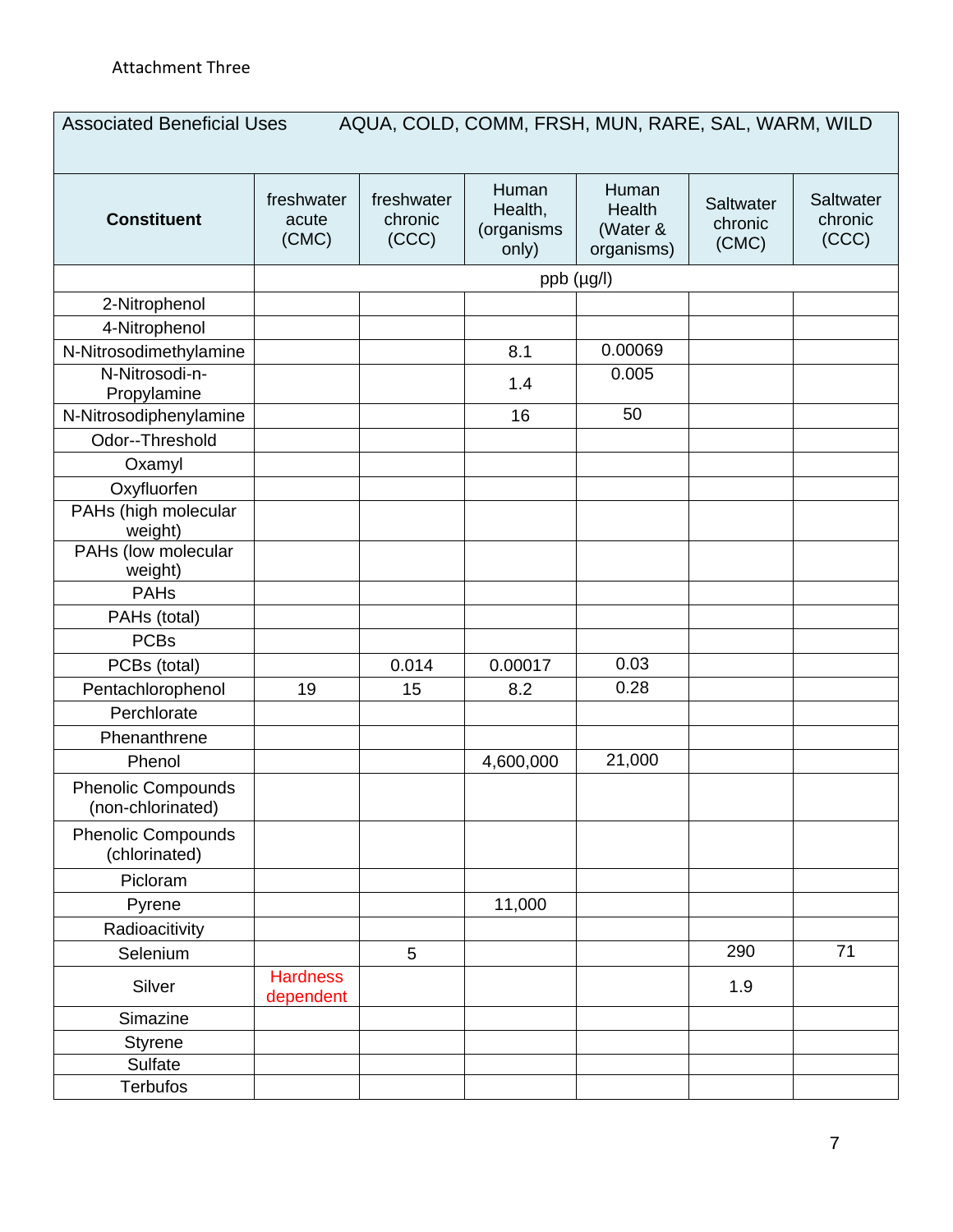## Associated Beneficial Uses AQUA, COLD, COMM, FRSH, MUN, RARE, SAL, WARM, WILD

| <b>Constituent</b>                  | freshwater<br>acute<br>(CMC) | freshwater<br>chronic<br>(CCC) | Human<br>Health,<br>(organisms<br>only) | Human<br>Health<br>(Water &<br>organisms) | Saltwater<br>chronic<br>(CMC) | Saltwater<br>chronic<br>(CCC) |
|-------------------------------------|------------------------------|--------------------------------|-----------------------------------------|-------------------------------------------|-------------------------------|-------------------------------|
|                                     |                              |                                | $ppb$ ( $\mu$ g/l)                      |                                           |                               |                               |
| $1, 1, 2, 2$ -<br>Tetrachloroethane |                              |                                | 11                                      | 0.17                                      |                               |                               |
| 2,3,7,8,-TCDD (Dioxin)              |                              |                                |                                         |                                           |                               |                               |
| Tetrachloroethylene                 |                              |                                | 8.85                                    | 0.8                                       |                               |                               |
| Thallium                            |                              |                                | 6.3                                     | 1.7                                       |                               |                               |
| Thiobencarb                         |                              |                                |                                         |                                           |                               |                               |
| $2,4,5$ -TP (Silvex)                |                              |                                |                                         |                                           |                               |                               |
| Toluene                             |                              |                                | 200,000                                 | 6,800                                     |                               |                               |
| Toxaphene                           | 0.73                         | 0.0002                         | 0.00075                                 | 0.00073                                   | 0.21                          | 0.0002                        |
| 1,2-Trans-<br>Dichloroethylene      |                              |                                | 140,000                                 | 700                                       |                               |                               |
| 1,2,4-Trichlorobenzene              |                              |                                |                                         |                                           |                               |                               |
| 1,1,1-Trichloroethane               |                              |                                |                                         |                                           |                               |                               |
| 1,1,2-Trichloroethane               |                              |                                | 42                                      | 0.60                                      |                               |                               |
| Trichloroethylene                   |                              |                                | 81                                      | 2.7                                       |                               |                               |
| Trichlorofluoromethane              |                              |                                |                                         |                                           |                               |                               |
| 2,4,6-Trichlorophenol               |                              |                                | 6.5                                     | 2.1                                       |                               |                               |
| Tributyltin                         |                              |                                |                                         |                                           |                               |                               |
| <b>Vinyl Chloride</b>               |                              |                                | 525                                     | $\overline{2}$                            |                               |                               |
| <b>Xylenes</b>                      |                              |                                |                                         |                                           |                               |                               |
| Zinc                                |                              | <b>Hardness dependent</b>      |                                         |                                           | 90                            | 81                            |

\*Asbestos: The CWA 304(a) criterion for asbestos is the MCL. Only applies to inland waters without a MUN use designation.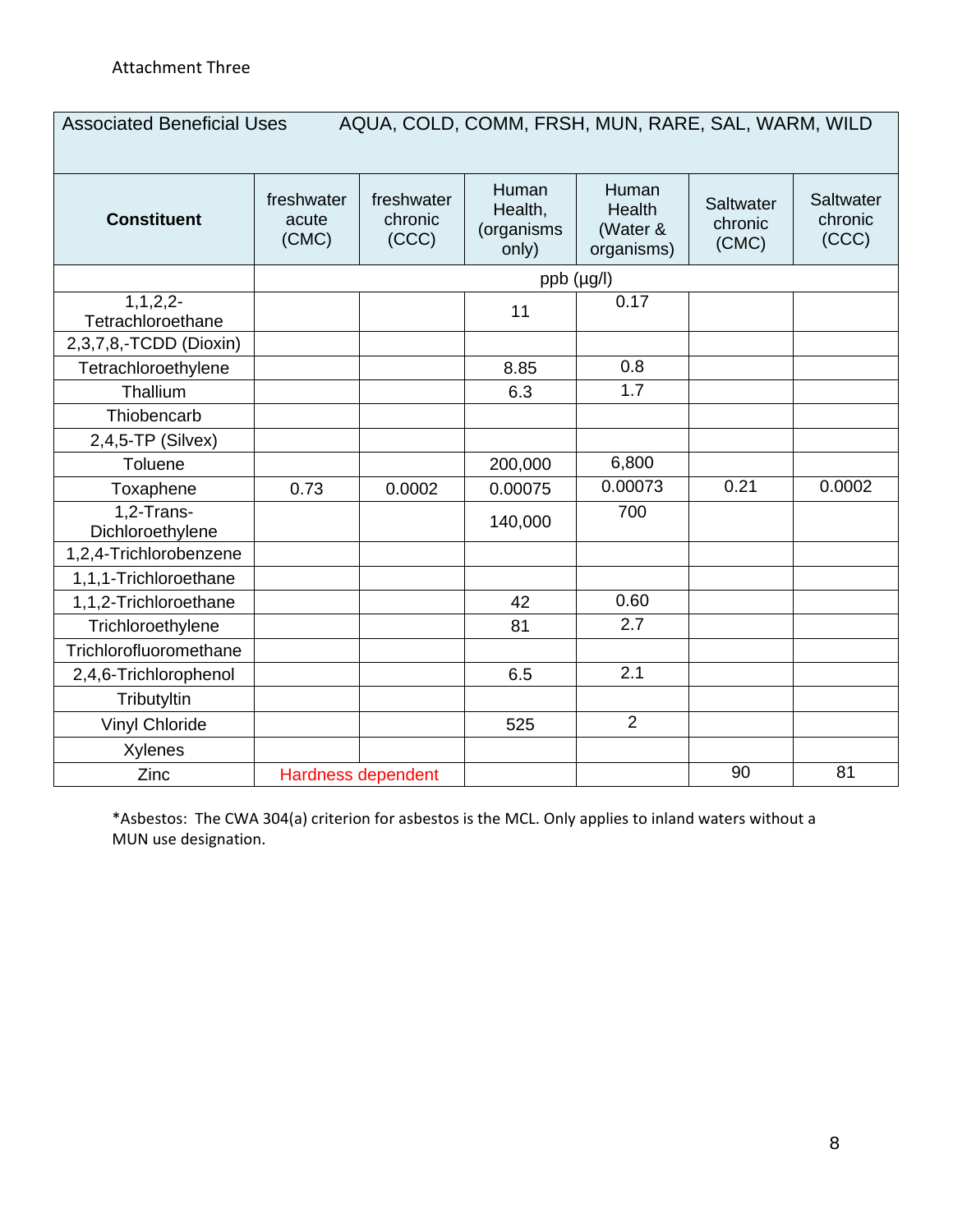| <b>Associated Beneficial Use</b><br><b>MUN</b> |                                                    |                                                     |            |  |
|------------------------------------------------|----------------------------------------------------|-----------------------------------------------------|------------|--|
| <b>Constituents</b>                            | <b>Primary MCLs</b><br>(Table 64431-A;<br>64444-A) | <b>Secondary MCLs</b><br>(Table 64449-A;<br>64449-B | Unit       |  |
| Alachlor                                       | 0.002                                              |                                                     | ppm (mg/l) |  |
| Aluminum                                       | 1                                                  | 0.2                                                 | ppm (mg/l) |  |
| Antimony                                       | 0.006                                              |                                                     | ppm (mg/l) |  |
| Arsenic                                        | 0.010                                              |                                                     | ppm (mg/l) |  |
| Asbestos                                       | $\overline{7}$                                     |                                                     | MFL*       |  |
| Atrazine                                       | 0.001                                              |                                                     | ppm (mg/l) |  |
| <b>Barium</b>                                  | 1                                                  |                                                     | ppm (mg/l) |  |
| Bentazon                                       | 0.018                                              |                                                     | ppm (mg/l) |  |
| <b>Benzene</b>                                 | 0.001                                              |                                                     | ppm (mg/l) |  |
| Benzo[a]Pyrene                                 | 0.0002                                             |                                                     | ppm (mg/l) |  |
| Beryllium                                      | 0.004                                              |                                                     | ppm (mg/l) |  |
| Cadmium                                        | 0.005                                              |                                                     | ppm (mg/l) |  |
| Carbofuran                                     | 0.018                                              |                                                     | ppm (mg/l) |  |
| Carbon Tetrachloride                           | 0.0005                                             |                                                     | ppm (mg/l) |  |
| Chlordane                                      | 0.0001                                             |                                                     | ppm (mg/l) |  |
| Chloride                                       |                                                    | 250                                                 | ppm (mg/l) |  |
| Chromium                                       | 0.05                                               |                                                     | ppm (mg/l) |  |
| Color                                          |                                                    | 15                                                  | Units      |  |
| Copper                                         |                                                    | 1.0                                                 | ppm (mg/l) |  |
| Cyanide                                        | 0.15                                               |                                                     | ppm (mg/l) |  |
| $2,4-D$                                        | 0.07                                               |                                                     | ppm (mg/l) |  |
| Dalapon                                        | 0.2                                                |                                                     | ppm (mg/l) |  |
| Dibromochloropropane                           | 0.0002                                             |                                                     | ppm (mg/l) |  |
| 1,2-Dichlorbenzen                              | 0.6                                                |                                                     | ppm (mg/l) |  |
| 1,4-Dichlorobenzene                            | 0.005                                              |                                                     | ppm (mg/l) |  |
| 1,1-Dichloroethane                             | 0.005                                              |                                                     | ppm (mg/l) |  |
| 1,2-Dichloroethane                             | 0.0005                                             |                                                     | ppm (mg/l) |  |
| 1,1-Dichloroethylene                           | 0.006                                              |                                                     | ppm (mg/l) |  |
| cis-1,2-Dichloroethylene                       | 0.006                                              |                                                     | ppm (mg/l) |  |
| trans-1,2-Dichloroethylene                     | 0.01                                               |                                                     | ppm (mg/l) |  |

## Table 3 Primary and Secondary Maximum Contaminant Levels (MCLs) (CCR, Title 22)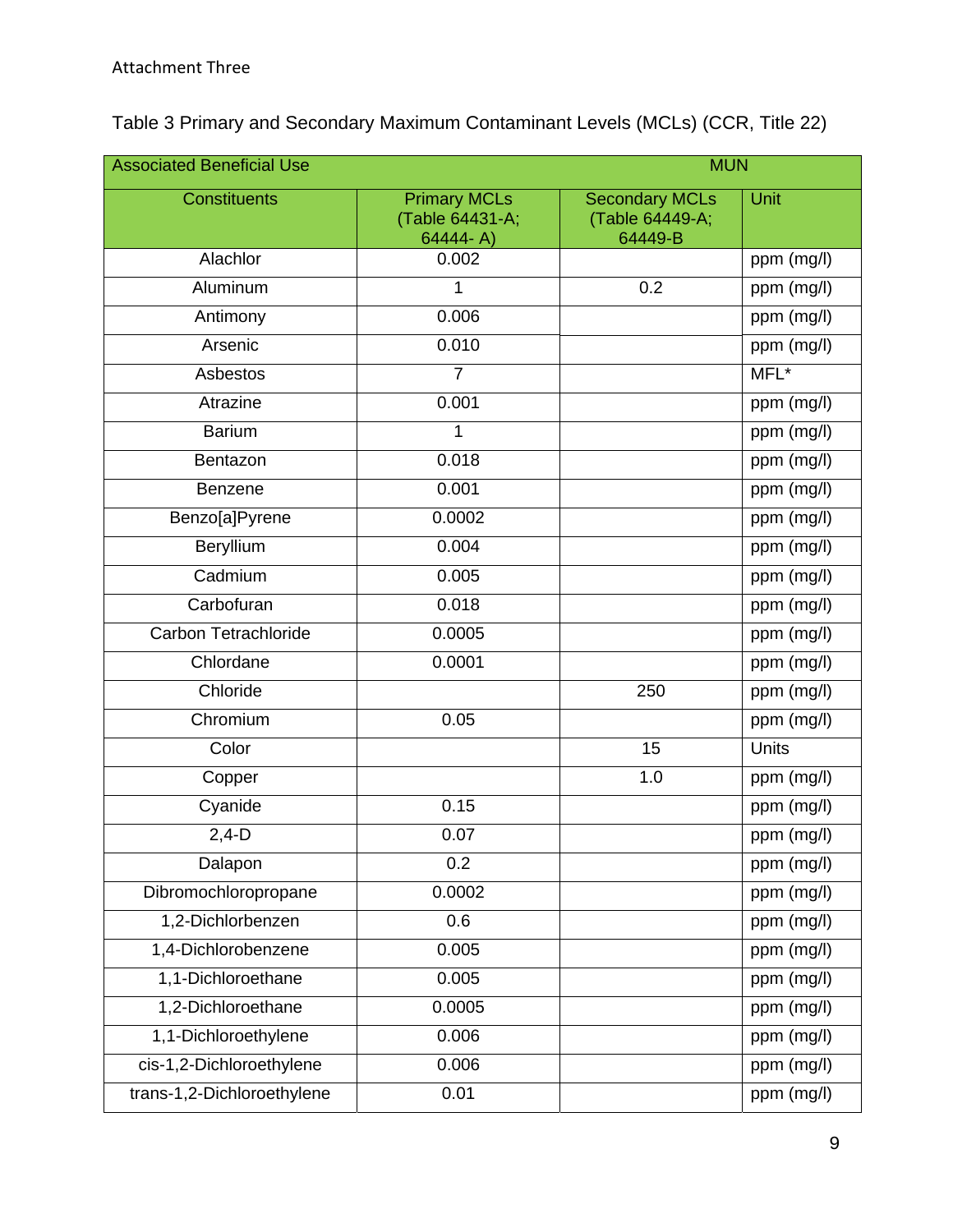| <b>Associated Beneficial Use</b>         |                                                    | <b>MUN</b>                                          |            |  |
|------------------------------------------|----------------------------------------------------|-----------------------------------------------------|------------|--|
| <b>Constituents</b>                      | <b>Primary MCLs</b><br>(Table 64431-A;<br>64444-A) | <b>Secondary MCLs</b><br>(Table 64449-A;<br>64449-B | Unit       |  |
| Dichloromethane                          | 0.005                                              |                                                     | ppm (mg/l) |  |
| 1,2-Dichloropropane                      | 0.005                                              |                                                     | ppm (mg/l) |  |
| 1,3-Dichloropropylene                    | 0.0005                                             |                                                     | ppm (mg/l) |  |
| Di(2-ethylhexyl)adipate                  | 0.4                                                |                                                     | ppm (mg/l) |  |
| Di(2-ethylhexyl)phthalate                | 0.004                                              |                                                     | ppm (mg/l) |  |
| <b>Dinoseb</b>                           | 0.007                                              |                                                     | ppm (mg/l) |  |
| Diquat                                   | 0.02                                               |                                                     | ppm (mg/l) |  |
| Endothall                                | 0.1                                                |                                                     | ppm (mg/l) |  |
| Endrin                                   | 0.002                                              |                                                     | ppm (mg/l) |  |
| Ethylbenzene                             | 0.3                                                |                                                     | ppm (mg/l) |  |
| Ethylene Dibromide                       | 0.00005                                            |                                                     | ppm (mg/l) |  |
| Flouride                                 | $\overline{2}$                                     |                                                     | ppm (mg/l) |  |
| Glyphosate                               | $\overline{0.7}$                                   |                                                     | ppm (mg/l) |  |
| Heptachlor                               | 0.00001                                            |                                                     | ppm (mg/l) |  |
| Heptachlor epoxide                       | 0.00001                                            |                                                     | ppm (mg/l) |  |
| Hexachlorobenzene                        | 0.001                                              |                                                     | ppm (mg/l) |  |
| Hexachlorocyclopentadiene                | 0.05                                               |                                                     | ppm (mg/l) |  |
| Iron                                     |                                                    | 0.3                                                 | ppm (mg/l) |  |
| Lindane (gamma<br>hexachlorocyclohexane) | 0.0002                                             |                                                     | ppm (mg/l) |  |
| Manganese                                |                                                    | 0.05                                                | ppm (mg/l) |  |
| Mercury                                  | 0.002                                              |                                                     | ppm (mg/l) |  |
| Methoxychlor                             | 0.03                                               |                                                     | ppm (mg/l) |  |
| Methyl-tert-butyl either(MTBE)           | 0.013                                              | 0.005                                               | ppm (mg/l) |  |
| Molinate                                 | 0.02                                               |                                                     | ppm (mg/l) |  |
| Monochlorobenzene                        | 0.07                                               |                                                     | ppm (mg/l) |  |
| <b>Nickel</b>                            | 0.1                                                |                                                     | ppm (mg/l) |  |
| Nitrate (as $NO3$ )                      | 45                                                 |                                                     | ppm (mg/l) |  |
| Nitrate + Nitrite                        | 10                                                 |                                                     | ppm (mg/l) |  |
| Nitrite (as nitrogen)                    | 1                                                  |                                                     | ppm (mg/l) |  |
| Odor-Threshold                           |                                                    | 3                                                   | Units      |  |
| Oxamyl                                   | 0.05                                               |                                                     | ppm (mg/l) |  |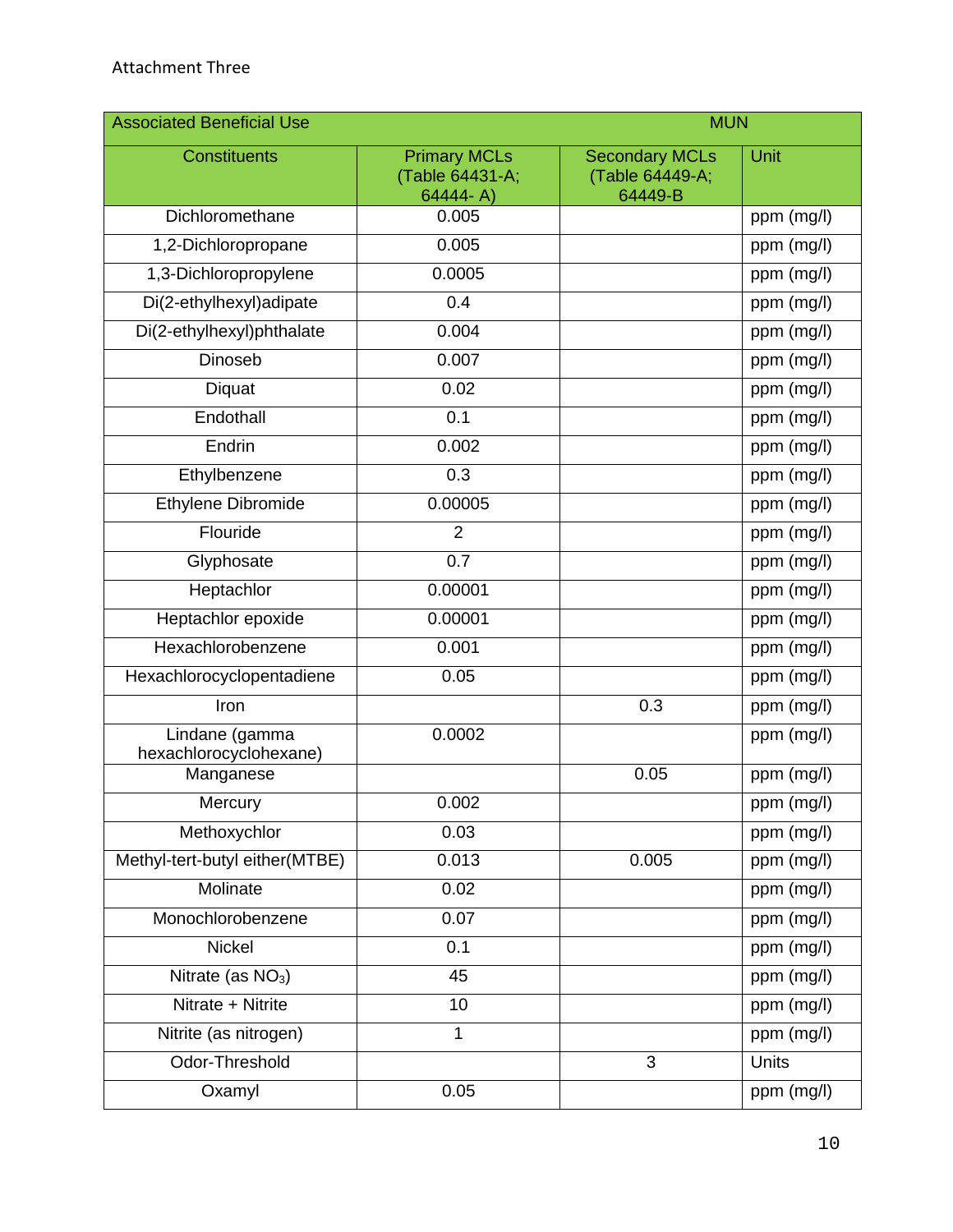| <b>Associated Beneficial Use</b>         |                                                    | <b>MUN</b>                                          |            |
|------------------------------------------|----------------------------------------------------|-----------------------------------------------------|------------|
| <b>Constituents</b>                      | <b>Primary MCLs</b><br>(Table 64431-A;<br>64444-A) | <b>Secondary MCLs</b><br>(Table 64449-A;<br>64449-B | Unit       |
| Pentachlorophenol                        | 0.001                                              |                                                     | ppm (mg/l) |
| Perchlorate                              | 0.006                                              |                                                     | ppm (mg/l) |
| Picloram                                 | 0.5                                                |                                                     | ppm (mg/l) |
| <b>Polychlorinated Biphenyls</b>         | 0.0005                                             |                                                     | ppm (mg/l) |
| Selenium                                 | 0.05                                               |                                                     | ppm (mg/l) |
| Silver                                   |                                                    | 0.1                                                 | ppm (mg/l) |
| Simazine                                 | 0.004                                              |                                                     | ppm (mg/l) |
| <b>Specific Conductance</b>              |                                                    | 900                                                 | $\mu$ S/cm |
| <b>Styrene</b>                           | 0.1                                                |                                                     | ppm (mg/l) |
| Sulfate                                  |                                                    | 250                                                 | ppm (mg/l) |
| <b>Total Dissolved Solids</b>            |                                                    | 500                                                 | ppm (mg/l) |
| 1,1,2,2-Tetrachloroethane                | 0.001                                              |                                                     | ppm (mg/l) |
| 2,3,7,8-TCDD (Dioxin)                    | $3 \times 10^{-8}$                                 |                                                     | ppm (mg/l) |
| Tetrachloroethylene                      | 0.005                                              |                                                     | ppm (mg/l) |
| Thallium                                 | 0.002                                              |                                                     | ppm (mg/l) |
| Thiobencarb                              | 0.07                                               | 0.001                                               | ppm (mg/l) |
| $2,4,5$ -TP (Silvex)                     | 0.05                                               |                                                     | ppm (mg/l) |
| Toluene                                  | 0.15                                               |                                                     | ppm (mg/l) |
| Toxaphene                                | 0.003                                              |                                                     | ppm (mg/l) |
| 1,2,4-Trichlorobenzene                   | 0.005                                              |                                                     | ppm (mg/l) |
| 1,1,1-Trichloroethane                    | 0.2                                                |                                                     | ppm (mg/l) |
| 1,1,2-Trichloroethane                    | 0.005                                              |                                                     | ppm (mg/l) |
| Trichloroethylene                        | 0.005                                              |                                                     | ppm (mg/l) |
| 1,1,2-Trichloro-1,2,2-<br>Trifluroethane | 1.2                                                |                                                     | ppm (mg/l) |
| Turbidity                                |                                                    | 5                                                   | Units      |
| <b>Vinyl Chloride</b>                    | 0.0005                                             |                                                     | ppm (mg/l) |
| Xylenes                                  | 1.75                                               |                                                     | ppm (mg/l) |
| Zinc                                     |                                                    | 5                                                   | ppm (mg/l) |

MFL\*= Million Fibers per Liter; MCL for fibers exceeding 10 µm in length.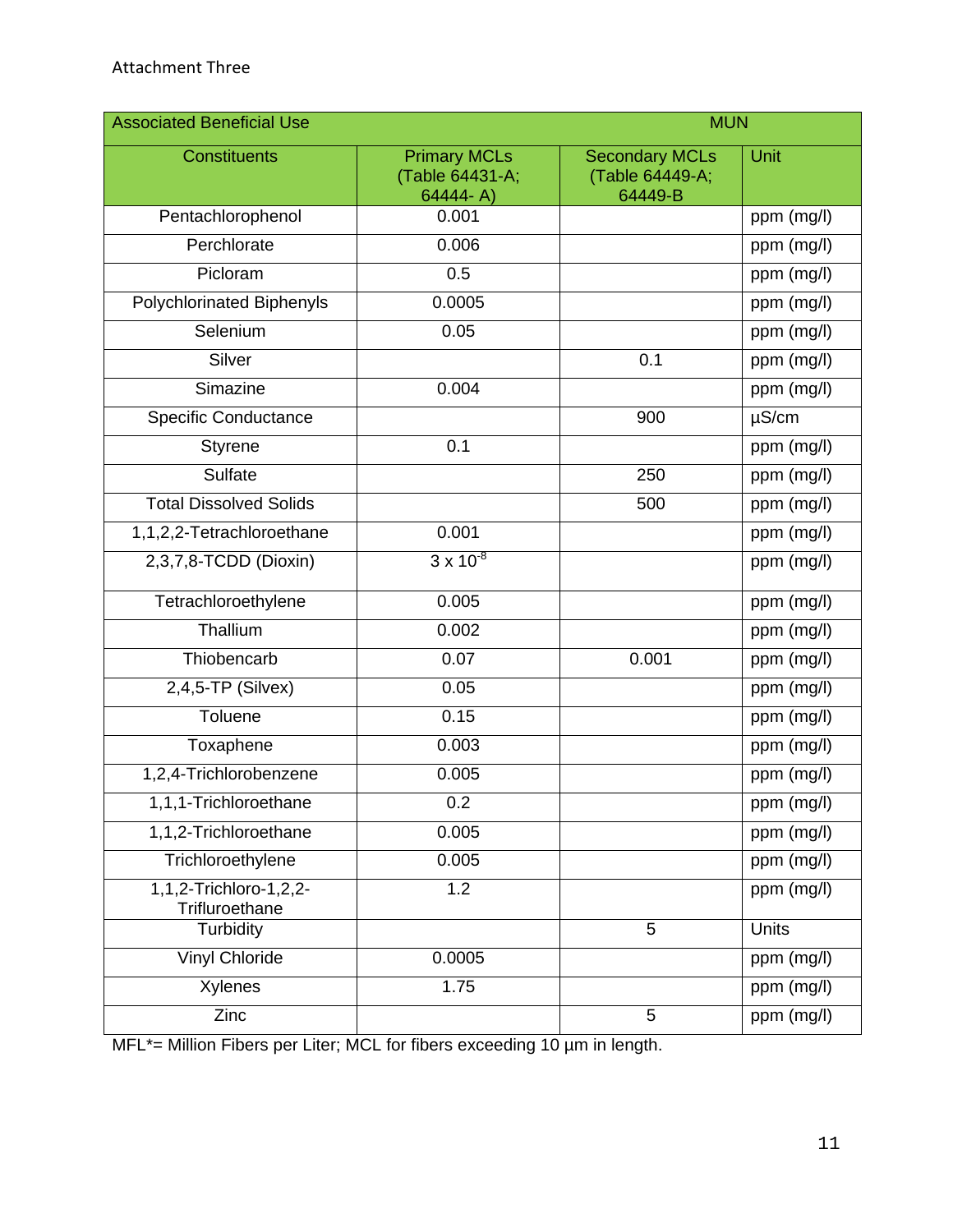| <b>Constituent</b> | freshwater<br>acute<br>(CMC) | freshwater<br>chronic<br>(CCC) | Human Health,<br>Surface water<br>(organisms<br>only) | <b>Units</b> |
|--------------------|------------------------------|--------------------------------|-------------------------------------------------------|--------------|
| Ammonia as N       | pH and Temperature           |                                |                                                       | ppm (mg/l)   |
|                    | dependent                    |                                |                                                       |              |

Table 5. Fish Contaminant Goals (OEHHA, 2008) and Toxicity Equivalency Factor (USEPA, 2000)

| <b>Associated Beneficial Use</b>          | <b>COMM</b>             |                     |                          |
|-------------------------------------------|-------------------------|---------------------|--------------------------|
| <b>Constituent</b>                        | <b>Fish Contaminant</b> | <b>Units</b>        | Reference                |
|                                           | Goals                   | (wet weight)        |                          |
| Arsenic                                   | 0.0034                  | ppm (mg/kg)         | OEHHA, 2008; USEPA, 2000 |
| Cadmium                                   | 2.2                     | ppm (mg/kg)         | OEHHA, 2008; USEPA, 2000 |
| Chlordane (total)                         | 3.9                     | $ppb$ ( $\mu$ g/kg) | OEHHA, 2008; USEPA, 2000 |
| Chlorpyrifos                              | 660                     | ppb (µg/kg)         | OEHHA, 2008; USEPA, 2000 |
| <b>DDTs</b>                               | 15                      | ppb (µg/kg)         | OEHHA, 2008; USEPA, 2000 |
| Diazinon                                  | 1500                    | ppb (µg/kg)         | OEHHA, 2008; USEPA, 2000 |
| Dicofol                                   | 880                     | ppb (µg/kg)         | OEHHA, 2008; USEPA, 2000 |
| <b>Dieldrin</b>                           | 0.32                    | ppb (µg/kg)         | OEHHA, 2008; USEPA, 2000 |
| <b>Disulfoton</b>                         | 88                      | ppb (µg/kg)         | OEHHA, 2008; USEPA, 2000 |
| Endosulfan (Total)                        | 13,000                  | ppb (µg/kg)         | OEHHA, 2008; USEPA, 2000 |
| Endrin                                    | 660                     | ppb (µg/kg)         | OEHHA, 2008; USEPA, 2000 |
| Ethion                                    | 1,100                   | ppb (µg/kg)         | OEHHA, 2008; USEPA, 2000 |
| Heptachlor epoxide                        | 0.93                    | ppb (µg/kg)         | OEHHA, 2008; USEPA, 2000 |
| Hexachlorobenzene                         | 2.8                     | ppb (µg/kg)         | OEHHA, 2008; USEPA, 2000 |
| Lindane (gamma<br>hexachloro-cyclohexane) | 4.6                     | ppb (µg/kg)         | OEHHA, 2008; USEPA, 2000 |
| Methylmercury                             | 0.2                     | ppm (mg/kg)         | OEHHA, 2008; USEPA, 2000 |
| <b>Mirex</b>                              | 0.28                    | ppb (µg/kg)         | OEHHA, 2008; USEPA, 2000 |
| Oxyfluorfen                               | 70                      | ppb (µg/kg)         | OEHHA, 2008; USEPA, 2000 |
| <b>PAHs</b>                               | 0.7                     | ppb (µg/kg)         | OEHHA, 2008; USEPA, 2000 |
| PCBs (total)                              | 2.6                     | ppb (µg/kg)         | OEHHA, 2008; USEPA, 2000 |
| Selenium                                  | 7.4                     | ppm (mg/kg)         | OEHHA, 2008; USEPA, 2000 |
| <b>Terbufos</b>                           | 44                      | ppb (µg/kg)         | OEHHA, 2008; USEPA, 2000 |
| Toxaphene                                 | 4.3                     | ppb (µg/kg)         | OEHHA, 2008; USEPA, 2000 |
| Tributyltin                               | 0.66                    | ppm (mg/kg)         | OEHHA, 2008; USEPA, 2000 |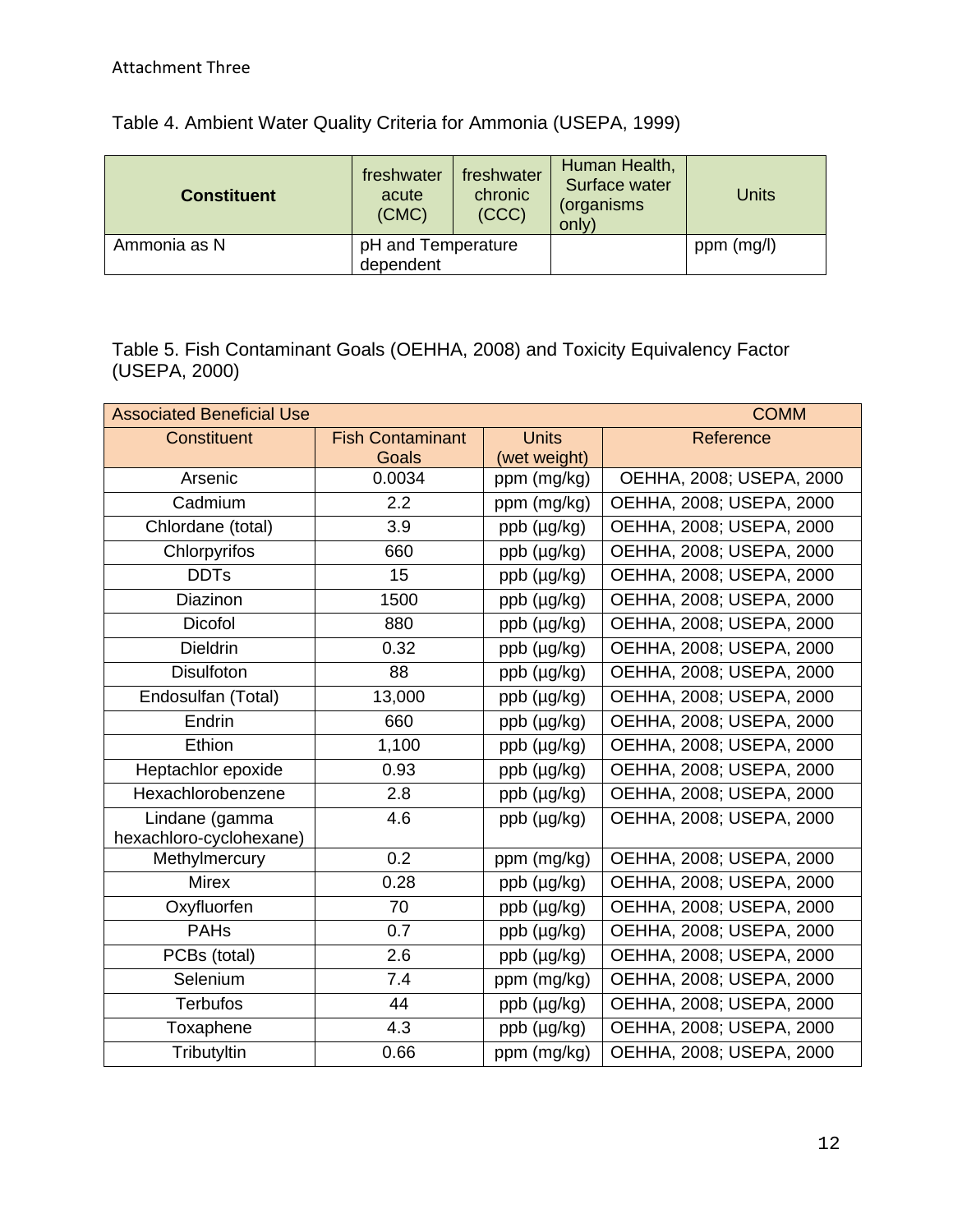Table 6. Miscellaneous Criteria to protect aquatic organism in freshwater and saline water

| AQUA, WARM, COLD, FRSH, SAL, WILD, RARE<br><b>Associated Beneficial Use</b> |            |                       |                    |                    |                                 |
|-----------------------------------------------------------------------------|------------|-----------------------|--------------------|--------------------|---------------------------------|
| <b>Constituent</b>                                                          | Freshwater | <b>Saltwater</b>      | <b>Fish Tissue</b> | <b>Units</b>       | Reference                       |
|                                                                             | Criteria   | Criteria <sup>*</sup> | guidelines         |                    |                                 |
| Aldrin                                                                      |            |                       | 100                | ppb (µg/kg)        | NAS, 1972                       |
| Antimony                                                                    | 610        |                       |                    | ppb (µg/l)         | <b>USEPA, 1986</b>              |
| Benzene                                                                     |            |                       | 100                | ppb (µg/kg)        | NAS, 1972                       |
| hexachloride                                                                |            |                       |                    |                    |                                 |
| Beryllium                                                                   | 5.3        |                       |                    | ppb (µg/l)         | <b>USEPA, 1986</b>              |
| <b>Bifenthrin</b>                                                           | 0.0006     |                       |                    | ppb (µg/l)         | NAS, 1972                       |
| Chlordane (total)                                                           |            |                       | 100                | ppb (µg/kg)        | NAS, 1972                       |
| Chloride                                                                    | 230        |                       |                    | ppm (mg/l)         | <b>USEPA, 2006</b>              |
| Chlorpyrifos (4-day<br>average)                                             | 0.014      |                       |                    | ppb (µg/l)         | Siepmann and<br>Finlayson, 2000 |
| Chlorpyrifos (1-hour<br>average)                                            | 0.02       |                       |                    | $ppb$ ( $\mu$ g/l) | Siepmann and<br>Finlayson, 2000 |
| Cyfluthrin                                                                  | 0.00005    |                       |                    | ppb (µg/l)         | Fojut et al., 2012              |
| Cyhalothrin-lambda                                                          | 0.0005     |                       |                    |                    | Fojut et al., 2012              |
| Cypermethrin                                                                | 0.0002     |                       |                    | ppb (µg/l)         | Fojut et al., 2012              |
| DDTs (total)                                                                |            |                       | 1,000              | ppb (µg/kg)        | NAS, 1972                       |
| Diazinon (4-day<br>average)                                                 | 0.1        | 0.82                  |                    | ppb (µg/l)         | Finlayson, 2004                 |
| Diazinon (1-hour<br>average)                                                | 0.16       |                       |                    | $ppb$ ( $\mu$ g/l) | Finlayson, 2004                 |
| Dieldrin                                                                    |            |                       | 100                | ppb (µg/kg)        | NAS, 1972                       |
| Diuron                                                                      | 1.3        |                       |                    | ppb (µg/l)         | Fojut et al., 2012              |
| Endosulfan (total)                                                          |            |                       | 100                | ppb (µg/kg)        | NAS, 1972                       |
| Endrin                                                                      |            |                       | 100                | ppb (µg/kg)        | NAS, 1972                       |
| Esfenvalerate<br>/fenvalerate                                               | 1.13       |                       |                    | ppb (µg/l)         | <b>USEPA, 2005</b>              |
| Fenpropathrin                                                               | 2.2        |                       |                    | $ppb$ ( $\mu$ g/l) | <b>USEPA, 2005</b>              |
| HCH, gamma<br>(Lindane)                                                     |            |                       | 100                | ppb (µg/kg)        | NAS, 1972                       |
| Heptachlor                                                                  |            |                       |                    |                    |                                 |
| Lambda_cythalothrin                                                         | 0.0005     |                       |                    | ppb (µg/l)         | Fojut et al., 2012              |
| Malathion                                                                   | 0.028      | 0.1                   |                    | ppb (µg/l)         | Fojut et al., 2012              |
| Mercury                                                                     | 0.77       |                       |                    | ppb (µg/l)         | <b>USEPA</b>                    |
| <b>PCBs</b>                                                                 |            |                       | 500                | ppb (µg/kg)        | NAS, 1972                       |
| Permethrin                                                                  | 0.002      |                       |                    | ppb (µg/l)         | Fojut et al., 2012              |
| Thallium                                                                    | 20         |                       |                    | ppb (µg/l)         | <b>USEPA, 1986</b>              |

Salt water criteria: National Recommended Water Quality Criteria, USEPA.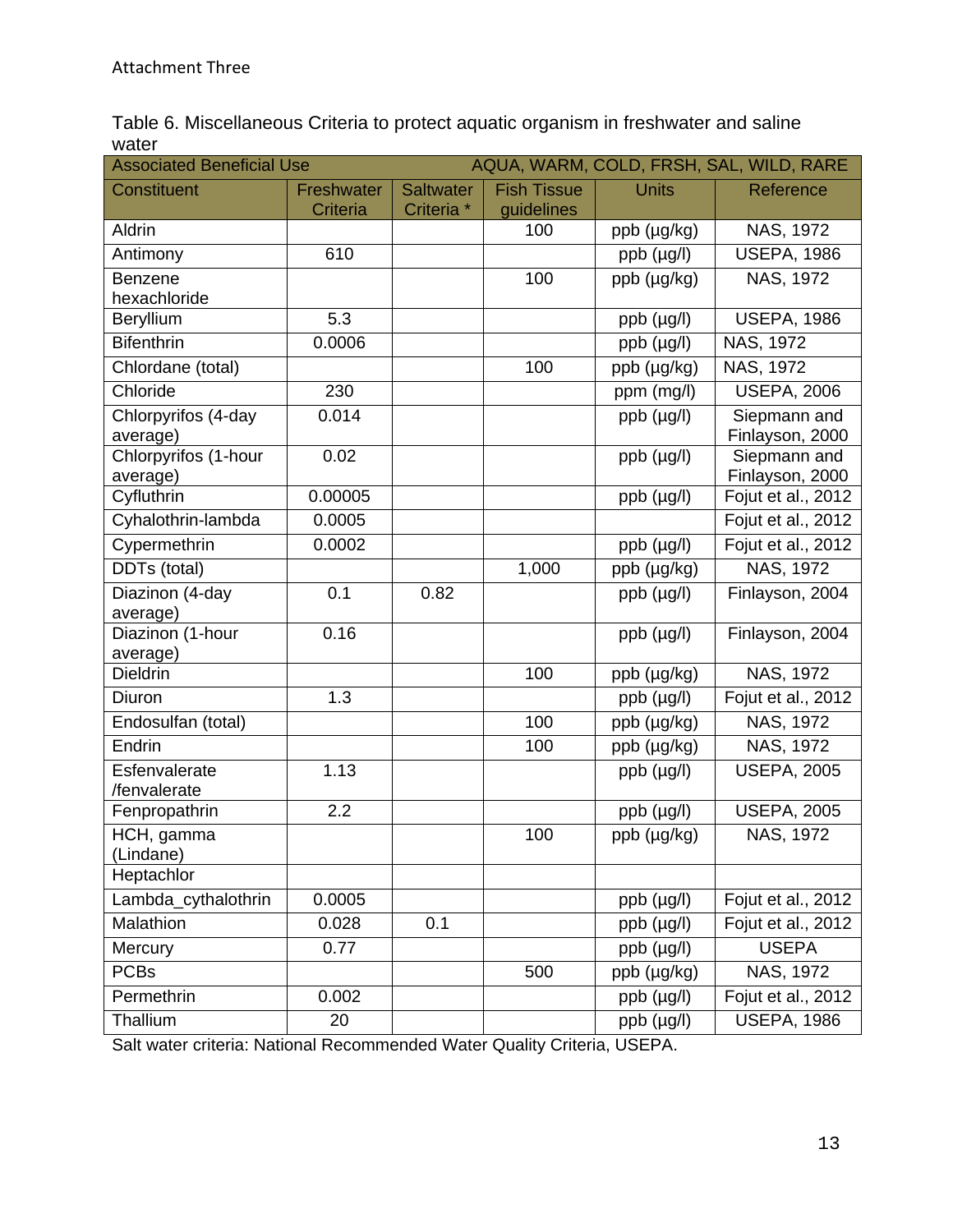Table 7. Sediment quality guidelines for pollutants in freshwater and Saline Water ecosystems

| AQUA, WARM, COLD, FRSH, SAL, WILD, RARE<br><b>Associated Beneficial Use</b> |                                                |                                                                     |                              |                        |
|-----------------------------------------------------------------------------|------------------------------------------------|---------------------------------------------------------------------|------------------------------|------------------------|
| <b>Constituent</b>                                                          | <b>Fresh water</b><br>Consensus-<br>Based PEC* | Saline ***<br>Water/<br><b>Sediment</b><br><b>ERM/PEL/</b><br>SQG** | <b>Units</b><br>(Dry Weight) | <b>References</b>      |
| Antimony                                                                    |                                                | 25                                                                  | ppm (mg/kg)                  | Long et al., 1995      |
| Anthrazene                                                                  | 845                                            |                                                                     | ppb (µg/kg)                  | McDonald et al., 2000a |
| Arsenic                                                                     | 33                                             | 70                                                                  | mg/kg (ppm)                  | Long et al., 1995      |
| Benz[a]anthracene                                                           | 1050                                           | 692.53                                                              | ppb (µg/kg)                  | McDonald et al., 1996  |
| Benzp[a]pyrene                                                              | 1450                                           | 763.22                                                              | ppb (µg/kg)                  | McDonald et al., 1996  |
| Cadmium                                                                     | 4.98                                           | 4.21                                                                | ppm (mg/kg)                  | McDonald et al., 1996  |
| Chlordane                                                                   | 17.6                                           | 6                                                                   | ppm (mg/kg)                  | Long & Morgan, 1990    |
| Chromium                                                                    | 111                                            | 370                                                                 | ppm (mg/kg)                  | Long et al., 1995      |
| Chrysene                                                                    | 1290                                           | 845.98                                                              | ppb (µg/kg)                  | McDonald et al., 2000a |
| Copper                                                                      | 149                                            | 270                                                                 | ppm (mg/kg)                  | Long et al., 1995      |
| DDD (sum)                                                                   | 28.0                                           |                                                                     | ppb (µg/kg)                  | McDonald et al., 2000a |
| DDE (sum)                                                                   | 31.3                                           |                                                                     | ppb (µg/kg)                  | McDonald et al., 2000a |
| DDT (sum)                                                                   | 62.9                                           |                                                                     | ppb (µg/kg)                  | McDonald et al., 2000a |
| DDTs (total)                                                                | 572                                            |                                                                     | ppb (µg/kg)                  | McDonald et al., 2000a |
| Dibenz[a,h]anthracene                                                       |                                                | 260                                                                 | ppb (µg/kg)                  | Long et al., 1995      |
| <b>Dieldrin</b>                                                             | 61.8                                           | 8                                                                   | ppb (µg/kg)                  | Long et al., 1995      |
| Endrin                                                                      | 207                                            | 760                                                                 | ppb (µg/kg)                  | <b>USEPA, 1993</b>     |
| Fluoranthene                                                                | 2230                                           |                                                                     | ppb (µg/kg)                  | McDonald et al., 2000a |
| Fluorene                                                                    | 536                                            |                                                                     | ppb (µg/kg)                  | McDonald et al., 2000a |
| Lead                                                                        | 128                                            | 112.18                                                              | ppm (mg/kg)                  | McDonald et al., 1996  |
| Lindane (gamma-<br>hexachlorocyclohexane)                                   | 4.99                                           | 370                                                                 | $ppb$ ( $\mu$ g/kg)          | <b>USEPA, 1993</b>     |
| Mercury                                                                     | 1.06                                           | 2.1                                                                 | ppm (mg/kg)                  | PTI, 1991              |
| Naphthalene                                                                 | 561                                            |                                                                     | ppb (µg/kg)                  | McDonald et al., 2000a |
| 2-methyl-naphthalene                                                        |                                                | 201.28                                                              | ppb (µg/kg)                  | McDonald et al., 1996  |
| Nickel                                                                      | 48.6                                           |                                                                     | ppm (mg/kg)                  | McDonald et al., 2000a |
| PAHs (total)                                                                | 2230                                           | $1,800***$                                                          | ppb (µg/kg)                  | McDonald et al., 2000a |
| PCBs (total)                                                                | 676                                            | 400                                                                 | ppb (µg/kg)                  | McDonald, 2000b        |
| Phenanthrene                                                                | 1170                                           | 543.53                                                              | ppb (µg/kg)                  | McDonald et al., 2000a |
| Pyrene                                                                      | 1520                                           | 1397.4                                                              | ppb (µg/kg)                  | McDonald et al., 2000a |
| Silver                                                                      |                                                | 1.77                                                                | ppm (mg/kg)                  | McDonald et al., 1996  |
| Zinc                                                                        | 459                                            | 410                                                                 | ppm (mg/kg)                  | Long et al., 1995      |

\*PEC = Probable Effect Concentrations; All Freshwater PECs are from McDonald et al., 2000a

\*\*ERM=Effect Range Median; PEL= Probable Effects Level \*\*SQG= Other individual sediment quality guidelines

\*\*\* Saline Criteria = Sediment values (µg/kg) were from McDonald et al., 1996

\*\*\*\* Saline Criteria for PAHs= Fairey et al., 2001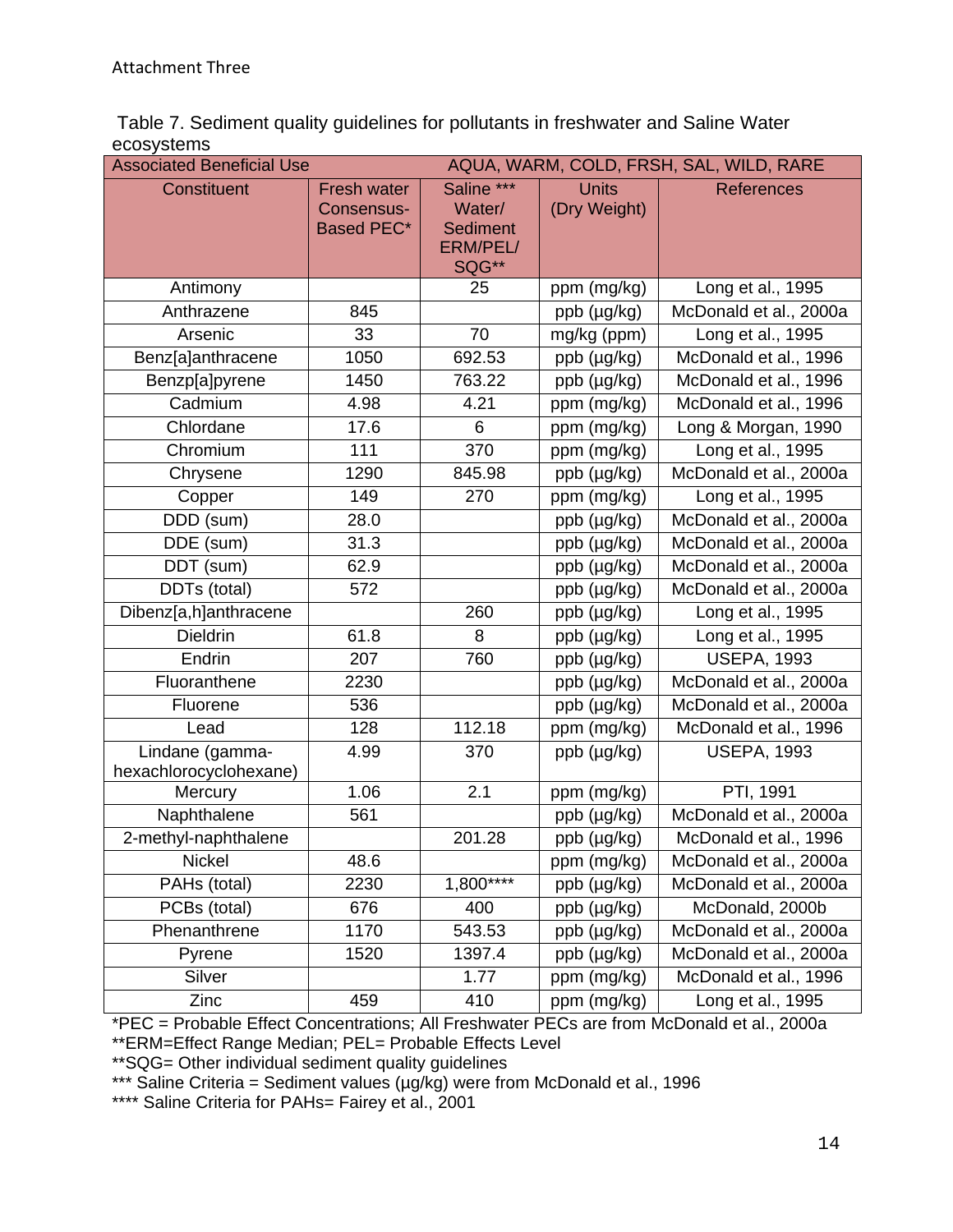| <b>Associated Beneficial Uses</b><br><b>COLD, WARM</b> |                       |                |                    |                                                 |  |
|--------------------------------------------------------|-----------------------|----------------|--------------------|-------------------------------------------------|--|
| <b>Constituent</b>                                     | <b>Guideline Type</b> | <b>Values</b>  | <b>Unit</b>        | Reference                                       |  |
| Atrazine                                               | <b>EC50</b>           | 43             | $ppb$ ( $\mu$ g/l) | <b>USEPA, 2005</b>                              |  |
| <b>Bifenthrin</b>                                      | <b>LC50</b>           | 0.43           | ppm $(\mu g/g)$    | Amweg et al., 2005<br>Amweg and Weston,<br>2007 |  |
|                                                        | 4 days avg.           | 0.0006         | $ppb$ ( $\mu$ g/l) | Fojut et al., 2012                              |  |
| Chlorpyrifos                                           | <b>LC50</b>           | 1.77           | ppm $(\mu g/g)$    | Amweg and Weston,<br>2007                       |  |
| Cyanazine                                              | <b>EC50</b>           | 4.8            | $ppb$ ( $\mu$ g/l) | <b>USEPA, 2005</b>                              |  |
| Cyfluthrin, total                                      | <b>LC50</b>           | 1.1            | ppm (µg/g)         | Amweg et al. 2005                               |  |
|                                                        | 4 day avg.            | 0.0005         | $ppb$ ( $\mu$ g/l) | Fojut et al., 2012                              |  |
| Cyhalothrin,                                           | <b>LC50</b>           | 0.44           | ppm (µg/g)         | Amweg et al. 2005                               |  |
| lambda                                                 | 4 day avg.            | 0.0005         | $ppb$ ( $\mu$ g/l) | Fojut et al., 2012                              |  |
| Cypermethrin                                           | <b>LC50</b>           | 0.3            | ppm (µg/g)         | Maund et al., 2002                              |  |
|                                                        | 4 day avg.            | 0.0002         | ppb (µg/l)         | Fojut et al., 2012                              |  |
| Dacthal                                                | <b>LC50</b>           | 6600           | ppb (µg/l)         | <b>USEPA, 2005</b>                              |  |
| Deltamethrin                                           | <b>MATC</b>           | 0.02           | $ppb$ ( $\mu$ g/l) | <b>USEPA, 2005</b>                              |  |
|                                                        | <b>LC50</b>           | 0.79           | ppm (µg/g)         | Amweg et al. 2005                               |  |
| Diazinon                                               | <b>LC50</b>           | 11             | ppm (µg/g)         | Ding et al., 2011                               |  |
| <b>Dichlorvos</b>                                      | <b>MATC</b>           | 7.2            | $ppb$ ( $\mu$ g/l) | <b>USEPA, 2005</b>                              |  |
| Dimethoate                                             | <b>LC50</b>           | 43             | ppb (µg/l)         | <b>USEPA, 2005</b>                              |  |
| Esfenvalerate/                                         | <b>LC50</b>           | 1.5            | ppm (µg/g)         | Amweg et al. 2005                               |  |
| Fenvalerate                                            |                       | 1.13           | ppb (µg/l)         | <b>USEPA, 2005</b>                              |  |
| Fenpropathrin                                          | <b>LC50</b>           | 1              | ppm (µg/g)         | Ding et al., 2011                               |  |
|                                                        |                       | 2.2            | ppb (µg/l)         | <b>USEPA, 2005</b>                              |  |
| Fipronil                                               | C <sub>50</sub>       | 0.13           | ppm (µg/g)         | Maul et al., 2008                               |  |
| <b>Fipronil Sulfone</b>                                | <b>LC50</b>           | 0.12           | ppm (µg/g)         | Maul et al., 2008                               |  |
| <b>Fipronil Sulfide</b>                                | <b>LC50</b>           | 0.16           | ppm (µg/g)         | Maul et al., 2008                               |  |
| Methidathion                                           | <b>MATC</b>           | 0.86           | $ppb$ ( $\mu$ g/l) | <b>USEPA, 2005</b>                              |  |
| Molinate                                               | <b>MATC</b>           | 0.6            | $ppb$ ( $\mu$ g/l) | <b>USEPA, 2005</b>                              |  |
| <b>Methyl Parathion</b>                                | <b>CCC</b>            | 6              | ppm (µg/g)         | Ding et al., 2011                               |  |
| Permethrin                                             | <b>LC50</b>           | 8.9            | ppm (µg/g)         | Amweg et al. 2005                               |  |
|                                                        | 4 day avg.            | 0.002          | $ppb$ ( $\mu$ g/l) | Fojut et al., 2012                              |  |
| Phorate                                                | LC50                  | $\overline{2}$ | $ppb$ ( $\mu$ g/l) | <b>USEPA, 2005</b>                              |  |

Table 8 Ecotoxicity, LC50/EC50, guidelines in water (µg/l) and sediment (µg/g)